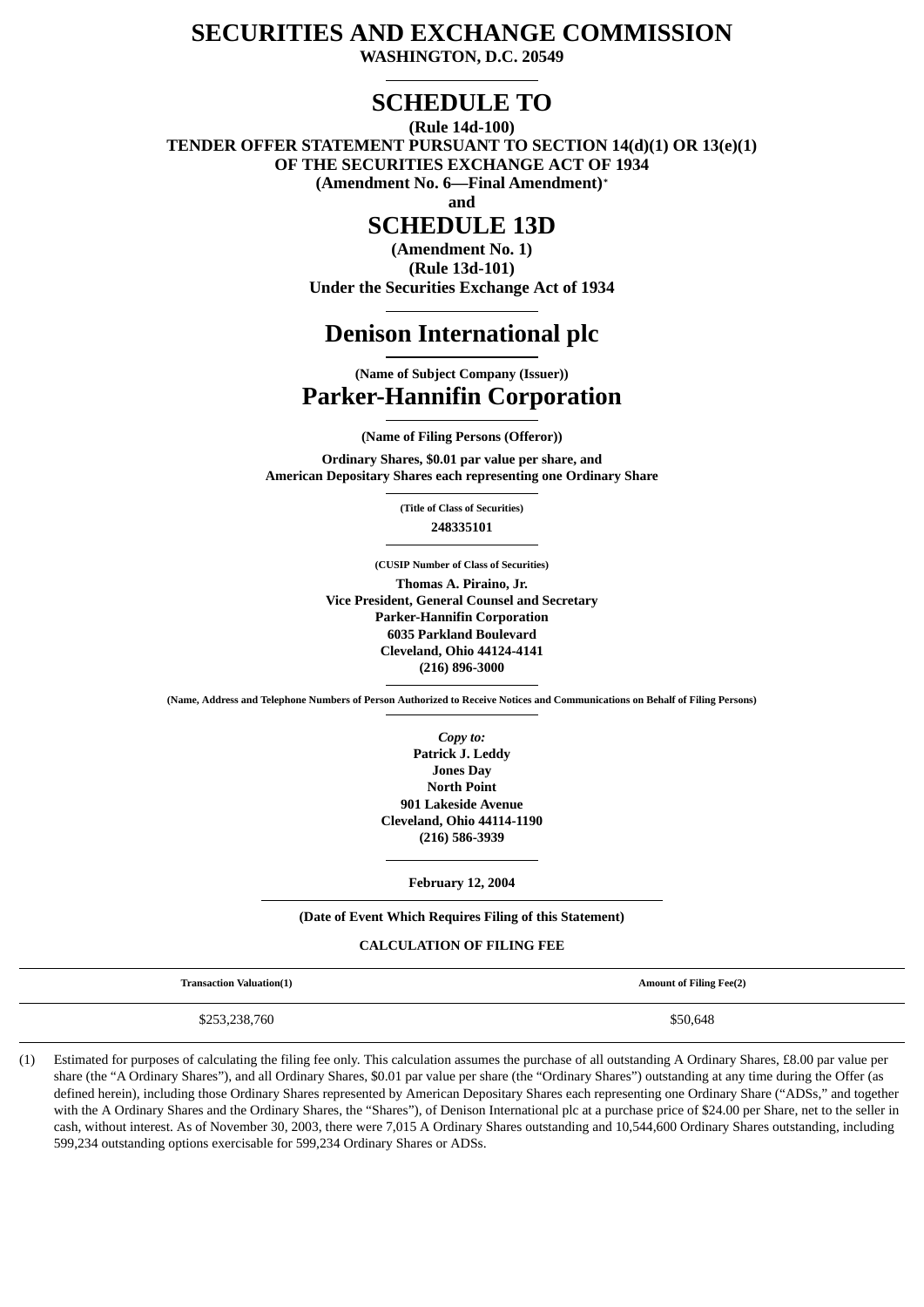- (2) The fee, calculated in accordance with Rule 0-11(d) of the Securities Exchange Act of 1934, is 1/50 of one percent of the aggregate of the cash offered by the bidder.
- $\boxtimes$  Check the box if any part of the fee is offset as provided by Rule 0-11(a)(2) and identify the filing with which the offsetting fee was previously paid. Identify the previous filing by registration statement number, or the Form or Schedule and date of its filing.

Amount Previously Paid:  $$50,648$   $$7$  Filing Party: Parker-Hannifin Corporation

Form or Registration No.: Schedule TO Date Filed: December 19, 2003

☐ Check the box if the filing relates solely to preliminary communications made before the commencement of a tender offer.

Check the appropriate boxes below to designate any transactions to which the statement relates:

- ☒ third-party tender offer subject to Rule 14d-1.
- ☐ issuer tender offer subject to Rule 13e-4.
- ☐ going-private transaction subject to Rule 13e-3.
- ☒ amendment to Schedule 13D under Rule 13d-2.

Check the following box if the filing is a final amendment reporting the results of the tender offer:  $\boxtimes$ 

2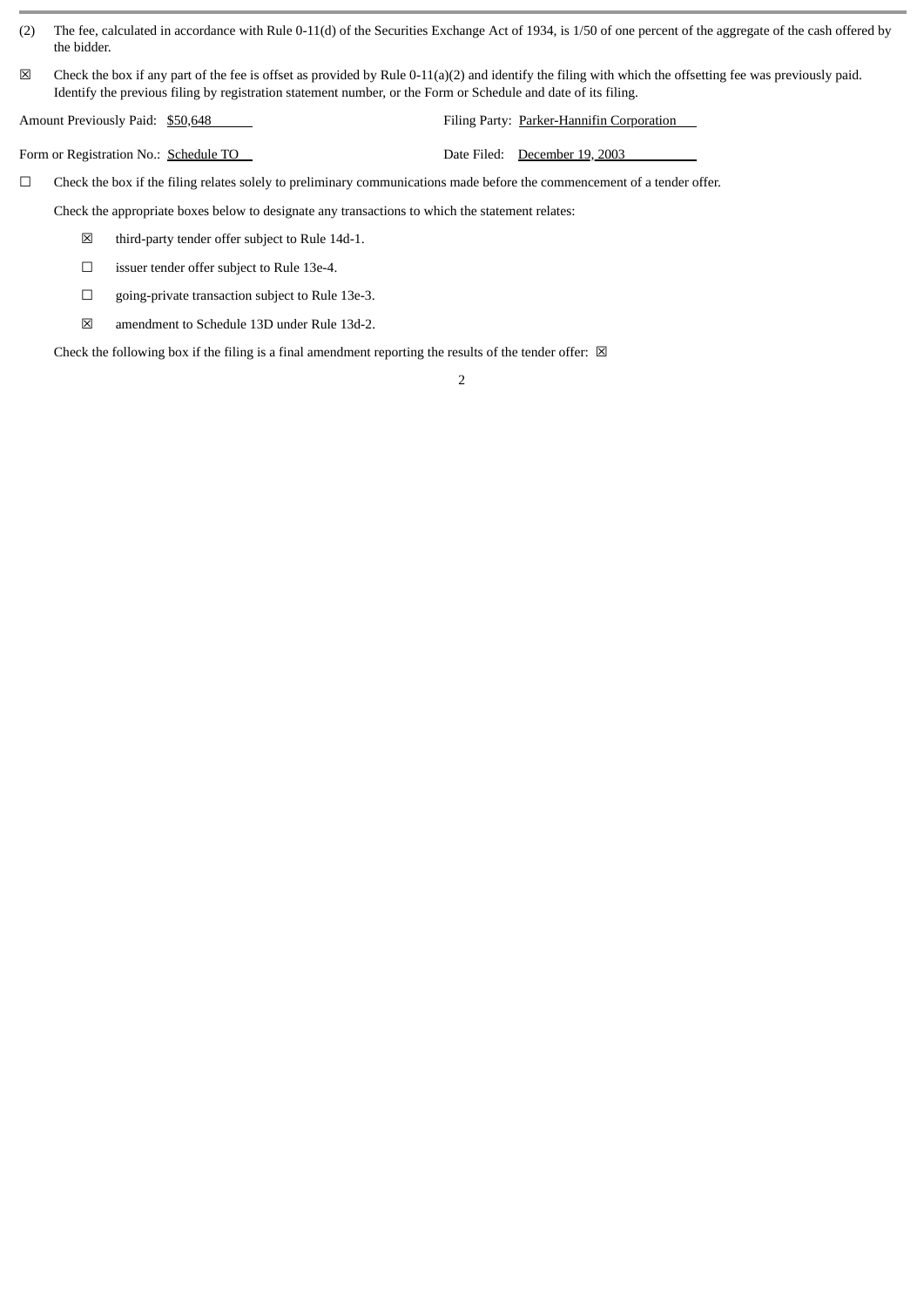| <b>CUSIP No. 248335101</b>                              |                                                                                        |                                                                                           | 13D | Page 3 of 6 Pages |        |  |
|---------------------------------------------------------|----------------------------------------------------------------------------------------|-------------------------------------------------------------------------------------------|-----|-------------------|--------|--|
| 1.                                                      |                                                                                        | Names of Reporting Persons<br>I.R.S. Identification Nos. of above persons (entities only) |     |                   |        |  |
|                                                         | <b>Parker-Hannifin Corporation</b><br>I.R.S. Identification No.: 34-0451060            |                                                                                           |     |                   |        |  |
| 2.                                                      | Check the Appropriate Box if a Member of a Group*<br>(a) $\Box$<br>$(b)$ $\square$     |                                                                                           |     |                   |        |  |
| 3.                                                      | <b>SEC Use Only</b>                                                                    |                                                                                           |     |                   |        |  |
| 4.                                                      | Source of Funds*                                                                       |                                                                                           |     |                   |        |  |
|                                                         | <b>WC, OO</b>                                                                          |                                                                                           |     |                   |        |  |
| 5.                                                      | Check Box if Disclosure of Legal Proceedings is Required Pursuant to Item 2(d) or 2(e) |                                                                                           |     |                   | $\Box$ |  |
| 6.                                                      |                                                                                        | Citizenship or Place of Organization                                                      |     |                   |        |  |
|                                                         | Ohio                                                                                   |                                                                                           |     |                   |        |  |
|                                                         |                                                                                        | <b>Sole Voting Power</b><br>7.                                                            |     |                   |        |  |
|                                                         | <b>NUMBER OF</b>                                                                       | 10,163,704                                                                                |     |                   |        |  |
| <b>SHARES</b><br><b>BENEFICIALLY</b><br><b>OWNED BY</b> |                                                                                        | <b>Shared Voting Power</b><br>8.                                                          |     |                   |        |  |
|                                                         | <b>EACH</b><br><b>REPORTING</b>                                                        | Sole Dispositive Power<br>9.                                                              |     |                   |        |  |
| <b>PERSON</b><br><b>WITH</b>                            |                                                                                        | 10,163,704                                                                                |     |                   |        |  |
|                                                         |                                                                                        | <b>Shared Dispositive Power</b><br>10.                                                    |     |                   |        |  |
| 11.                                                     |                                                                                        | Aggregate Amount Beneficially Owned by Each Reporting Person                              |     |                   |        |  |
|                                                         | 10,163,704                                                                             |                                                                                           |     |                   |        |  |
| 12.                                                     |                                                                                        | Check Box if the Aggregate Amount in Row (11) Excludes Certain Shares*                    |     |                   | $\Box$ |  |
| 13.                                                     |                                                                                        | Percent of Class Represented by Amount in Row (11)                                        |     |                   |        |  |
|                                                         | 96.39%                                                                                 |                                                                                           |     |                   |        |  |
| 14.                                                     | Type of Reporting Person*                                                              |                                                                                           |     |                   |        |  |
|                                                         | $\bf CO$                                                                               |                                                                                           |     |                   |        |  |

## **\*SEE INSTRUCTIONS BEFORE FILLING OUT!**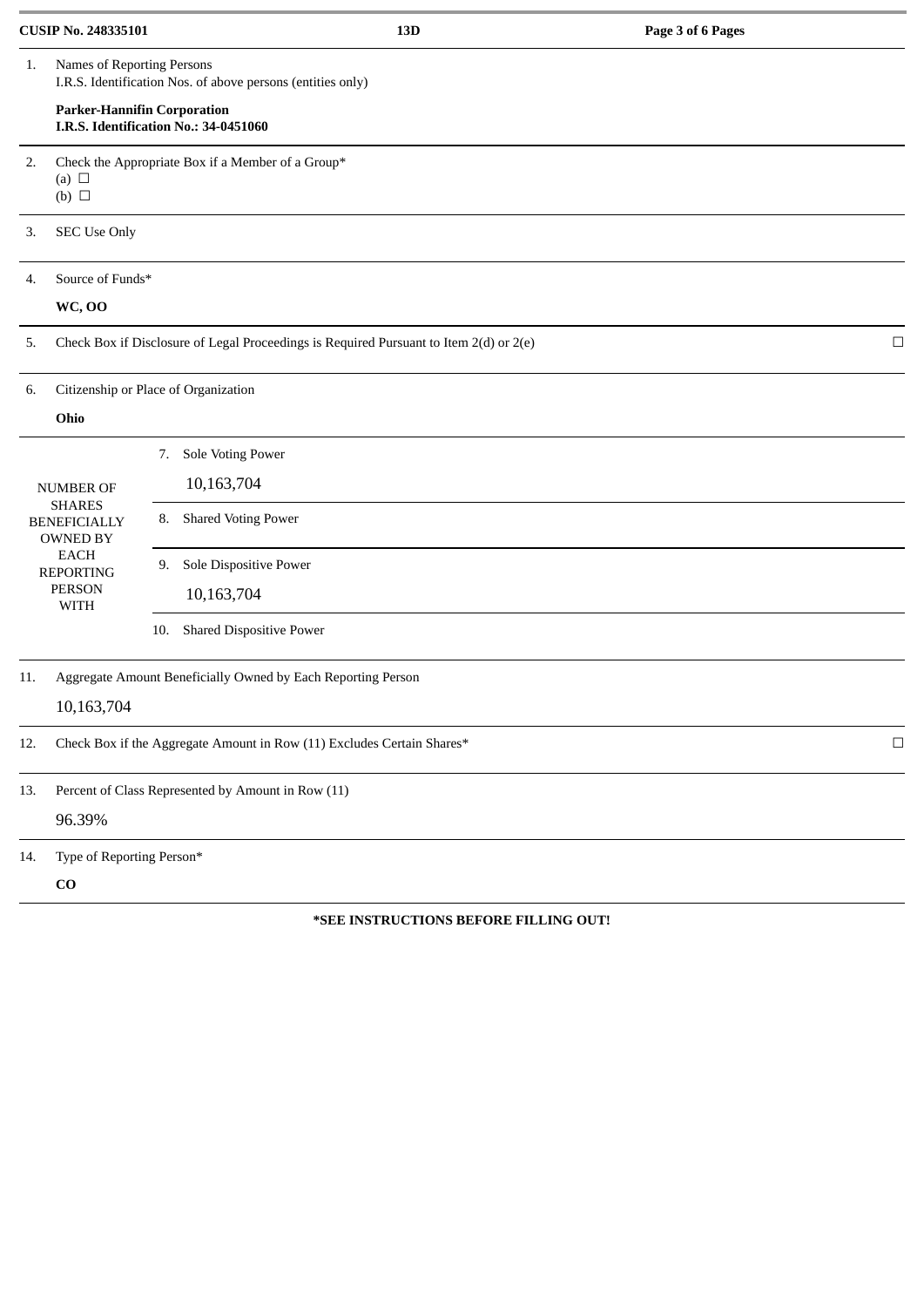This Amendment No. 6 amends and supplements the Tender Offer Statement on Schedule TO filed with the Securities and Exchange Commission on December 19, 2003, as amended by Amendment No. 1 filed with the Securities and Exchange Commission on December 31, 2003, Amendment No. 2 filed with the Securities, Exchange Commission on January 13, 2004, Amendment No. 3 filed with the Securities and Exchange Commission on January 22, 2004, Amendment No. 4 filed with the Securities and Exchange Commission on February 5, 2004 and Amendment No. 5 filed with the Securities and Exchange Commission on February 10, 2004 (as amended, the "Schedule TO"), by Parker-Hannifin Corporation, an Ohio corporation ("Parker"). The Schedule TO relates to the offer by Parker to purchase all of the Ordinary Shares, \$0.01 par value per share (the "Ordinary Shares") outstanding at any time during the Offer (as defined herein), including those Ordinary Shares represented by American Depositary Shares each representing one Ordinary Share, of Denison International plc ("Denison") at a purchase price of \$24.00 per Ordinary Share, net to the seller in cash, without interest thereon, upon the terms and subject to the conditions set forth in the Offer To Purchase, dated December 19, 2003 (the "Offer To Purchase"), and in the related Letter of Transmittal and Form of Acceptance (as they may be amended or supplemented from time to time, together constitute the "Offer"), a copy of each of which was filed with the Schedule TO on December 19, 2003 as Exhibits (a)(1)(A), (a)(1)(B) and (a)(1)(C), respectively. In addition, Parker offered to purchase all of the outstanding A Ordinary Shares, £8.00 par value per share, of Denison, which class of securities is not registered under the Securities Exchange Act of 1934, at a purchase price of \$24.00 per share, net to the seller in cash, without interest thereon, upon the terms and subject to the conditions of the Offer. This Amendment No. 6 to the Schedule TO is being filed on behalf of Parker.

#### **Item 6. Purposes of the Transaction and Plans or Proposals.**

Item 6 of the Schedule TO is hereby amended and supplemented by adding thereto the following:

"Parker intends to exercise its rights pursuant to Sections 428 to 430F of the UK Companies Act 1985 to compulsorily acquire all A Ordinary Shares and Ordinary Shares that it did not acquire pursuant to the Offer. A copy of each of the form of letter to non-assenting holders of A Ordinary Shares, form of letter to non-assenting holders of Ordinary Shares, form of Section 429(4) notice to non-assenting holders of A Ordinary Shares and Ordinary Shares, form of Section 429dec notice of compulsory acquisition and form of the advertisement to be placed in the *London Gazette* are filed as Exhibits (a)(5)(G), (a)(5)(H), (a)(5)(I), (a) (5)(J) and (a)(5)(K), respectively, to the Schedule TO and are hereby incorporated herein by reference."

#### **Item 8. Interest in the Securities of the Subject Company.**

Item 8 of the Schedule TO is hereby amended and supplemented by adding thereto the following:

"The Offer expired at 8:00 a.m., New York City time, on Thursday, February 12, 2004. Based on information provided by the Depositary, as of the expiration of the Offer, approximately 6,973 A Ordinary Shares, or approximately 99% of the outstanding A Ordinary Shares on a fully diluted basis, and approximately 10,163,704 Ordinary Shares, including those Ordinary Shares represented by ADSs of which 2,600 were tendered pursuant to guaranteed delivery procedures, in total representing 96% of the outstanding Ordinary Shares on a fully diluted basis, were validly tendered and not withdrawn. Parker has accepted for payment, and notified the Depositary to promptly pay for, the tendered and accepted Shares in accordance with the terms and conditions of the Offer.

On February 12, 2004, Parker and Denison issued a joint press release announcing the completion of the Offer. A copy of the press release issued by Parker and Denison on February 12, 2004 is filed herewith as Exhibit (a)(5)(F) and is incorporated herein by reference."

#### **Item 12. Exhibits.**

Item 12 of the Schedule TO is hereby amended and supplemented by adding thereto the following:

- "(a)(5)(F) Joint press release issued by Parker-Hannifin Corporation and Denison International plc on February 12, 2004
- (a)(5)(G) Form of letter to non-assenting holders of A Ordinary Shares
- (a)(5)(H) Form of letter to non-assenting holders of Ordinary Shares
- (a)(5)(I) Form of Section 429(4) notice to non-assenting holders of A Ordinary Shares and Ordinary Shares
- (a)(5)(J) Form of Section 429dec notice of compulsory acquisition
- (a)(5)(K) Form of advertisement in the *London Gazette*"

4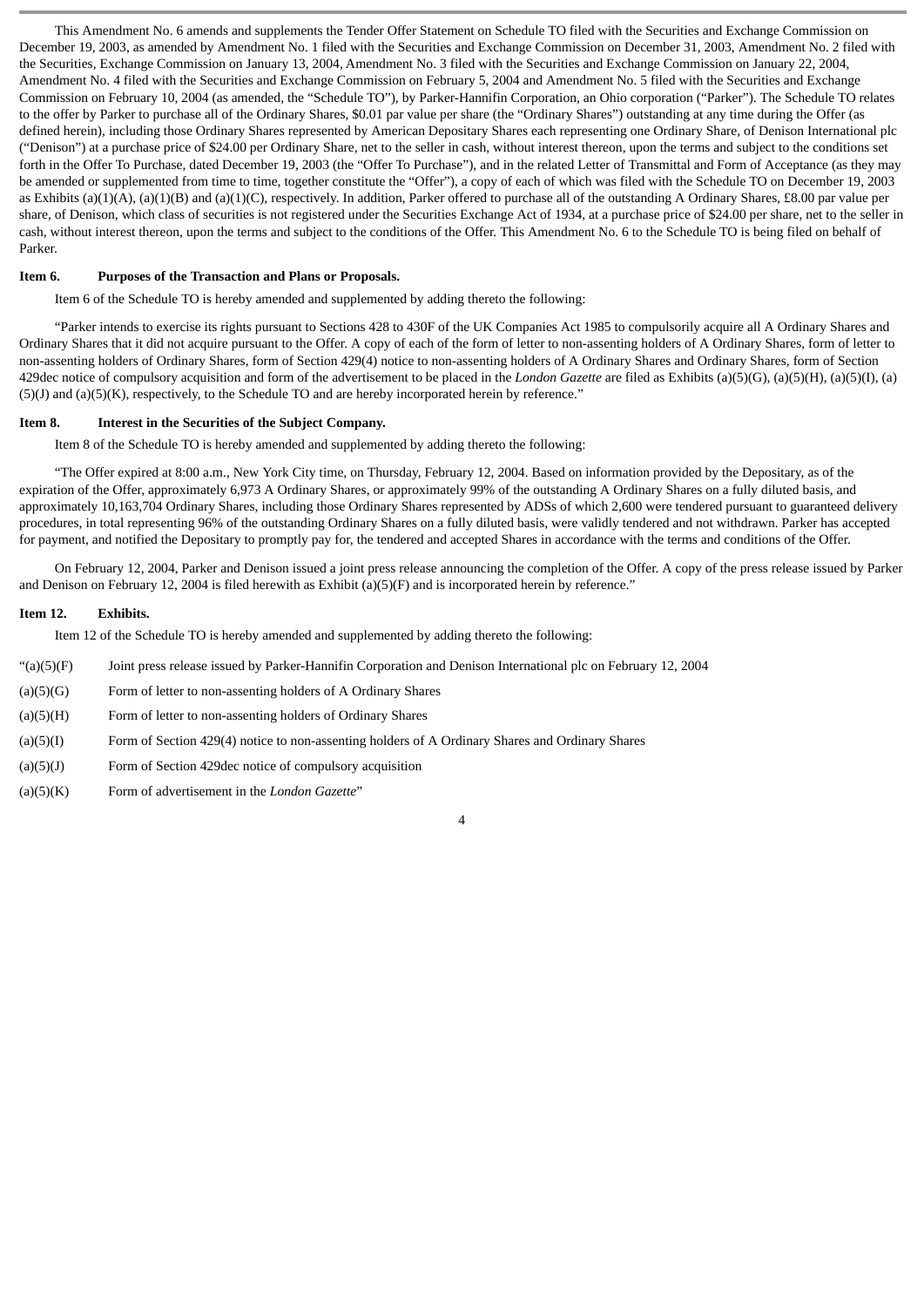After due inquiry and to the best of my knowledge and belief, I certify that the information set forth in this statement is true, complete and correct.

## Date: February 12, 2004 **PARKER-HANNIFIN CORPORATION**

By: /s/ THOMAS A. PIRAINO, JR.

Name: Thomas A. Piraino, Jr. Title: Vice President, General Counsel and Secretary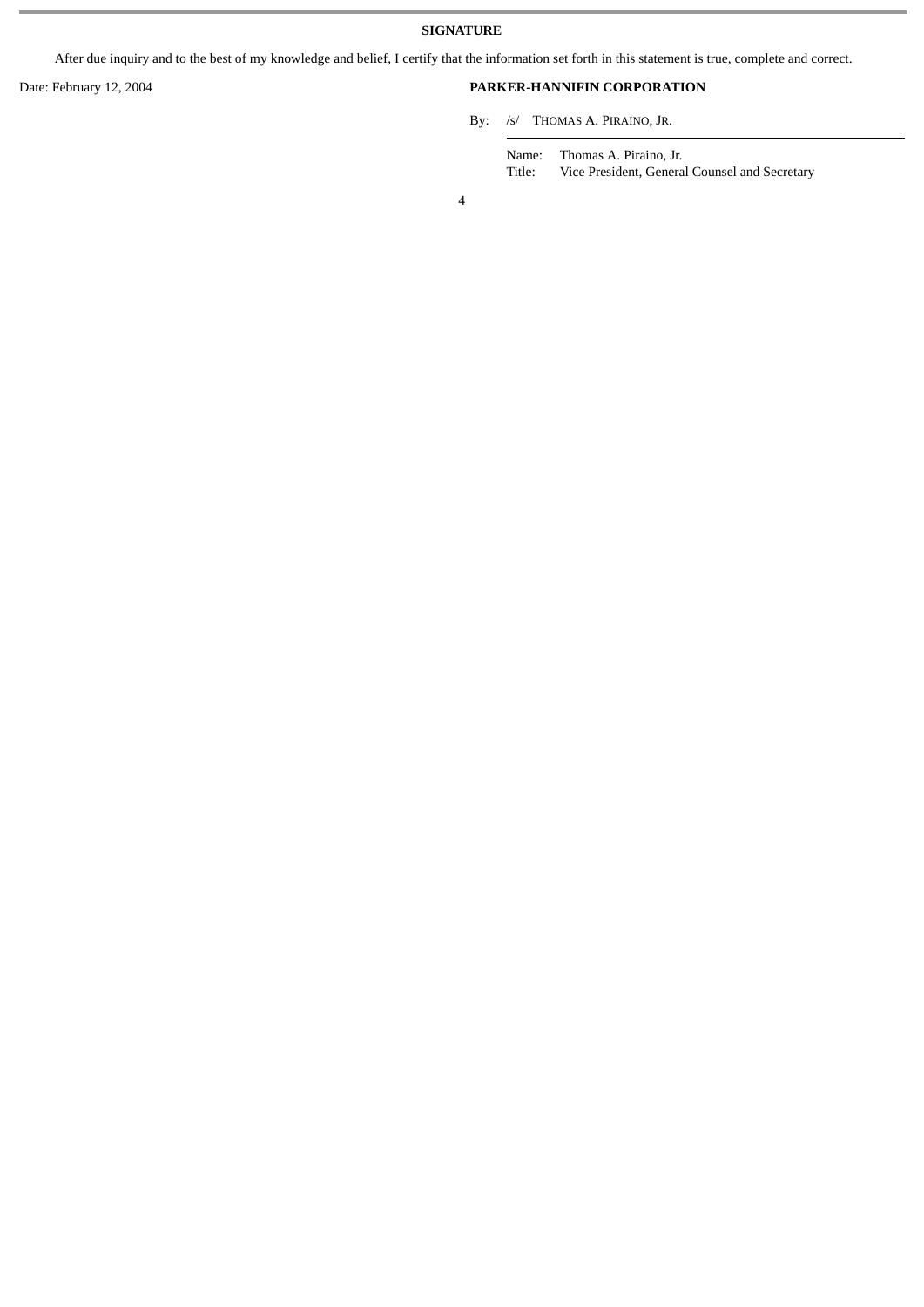# **Exhibit Index**

| Exhibit No.  | <b>Description</b>                                                                                                                                                        |
|--------------|---------------------------------------------------------------------------------------------------------------------------------------------------------------------------|
| *(a)(1)(A)   | Offer to Purchase, dated December 19, 2003                                                                                                                                |
| *(a)(1)(B)   | Letter of Transmittal                                                                                                                                                     |
| *(a)(1)(C)   | Form of Acceptance                                                                                                                                                        |
| $*(a)(1)(D)$ | Form of Letter to Brokers, Dealers, Commercial Banks, Trust Companies and Other Nominees                                                                                  |
| *(a)(1)(E)   | Form of Letter to Clients for Use by Brokers, Dealers, Commercial Banks, Trust Companies and Other Nominees                                                               |
| *(a)(1)(F)   | Notice of Guaranteed Delivery                                                                                                                                             |
| $*(a)(1)(G)$ | Guidelines for Certification of Taxpayer Identification Number on Substitute Form W-9                                                                                     |
| $*(a)(1)(H)$ | Summary Advertisement published on December 19, 2003 in The Wall Street Journal                                                                                           |
| $*(a)(1)(I)$ | Newspaper Advertisement published on December 19, 2003 in the Financial Times                                                                                             |
| $*(a)(1)(J)$ | Letter from J. Colin Keith, Chairman of the Board of Directors of Denison International plc, to Optionholders of Denison International<br>plc, dated December 31, 2003    |
| $*(a)(1)(K)$ | The Denison International Stock Option Plan Notice of Exercise and Form of Acceptance                                                                                     |
| *(a)(5)(A)   | Joint press release issued by Parker-Hannifin Corporation and Denison International plc on December 8, 2003                                                               |
| *(a)(5)(B)   | Slide presentation available as of December 8, 2003 on Parker-Hannifin Corporation's investor relations website                                                           |
| $*(a)(5)(C)$ | Press release issued by Parker-Hannifin Corporation on January 22, 2004                                                                                                   |
| $*(a)(5)(D)$ | Press release issued by Parker-Hannifin Corporation on February 5, 2004                                                                                                   |
| $*(a)(5)(E)$ | Press release issued by Parker-Hannifin Corporation on February 10, 2004                                                                                                  |
| (a)(5)(F)    | Joint press release issued by Parker-Hannifin Corporation and Denison International plc on February 12, 2004                                                              |
| (a)(5)(G)    | Form of letter to non-assenting holders of A Ordinary Shares                                                                                                              |
| (a)(5)(H)    | Form of letter to non-assenting holders of Ordinary Shares                                                                                                                |
| (a)(5)(I)    | Form of Section 429(4) notice to non-assenting holders of A Ordinary Shares and Ordinary Shares                                                                           |
| (a)(5)(J)    | Form of Section 429 dec notice of compulsory acquisition                                                                                                                  |
| (a)(5)(K)    | Form of advertisement in the London Gazette                                                                                                                               |
| $*(d)(1)$    | Acquisition Agreement, dated as of December 7, 2003, by and between Parker-Hannifin Corporation and Denison International plc                                             |
| $*(d)(2)$    | Amendment No. 1 to the Acquisition Agreement, dated as of December 19, 2003, by and between Parker-Hannifin Corporation and<br>Denison International plc                  |
| $*(d)(3)$    | Form of Tender Agreement, each dated as of December 7, 2003, by and between Parker-Hannifin Corporation and the shareholder of<br>Denison International plc named therein |
| $*(d)(4)$    | Non-Competition Agreement, dated as of December 7, 2003, by and between Parker-Hannifin Corporation and Anders C.H. Brag                                                  |
| $*(d)(5)$    | Non-Competition Agreement, dated as of December 7, 2003, by and between Parker-Hannifin Corporation and J. Colin Keith                                                    |
| $*(d)(6)$    | Confidentiality Agreement, dated as of July 22, 2003, between Parker-Hannifin Corporation and Denison International plc                                                   |

6

\* previously filed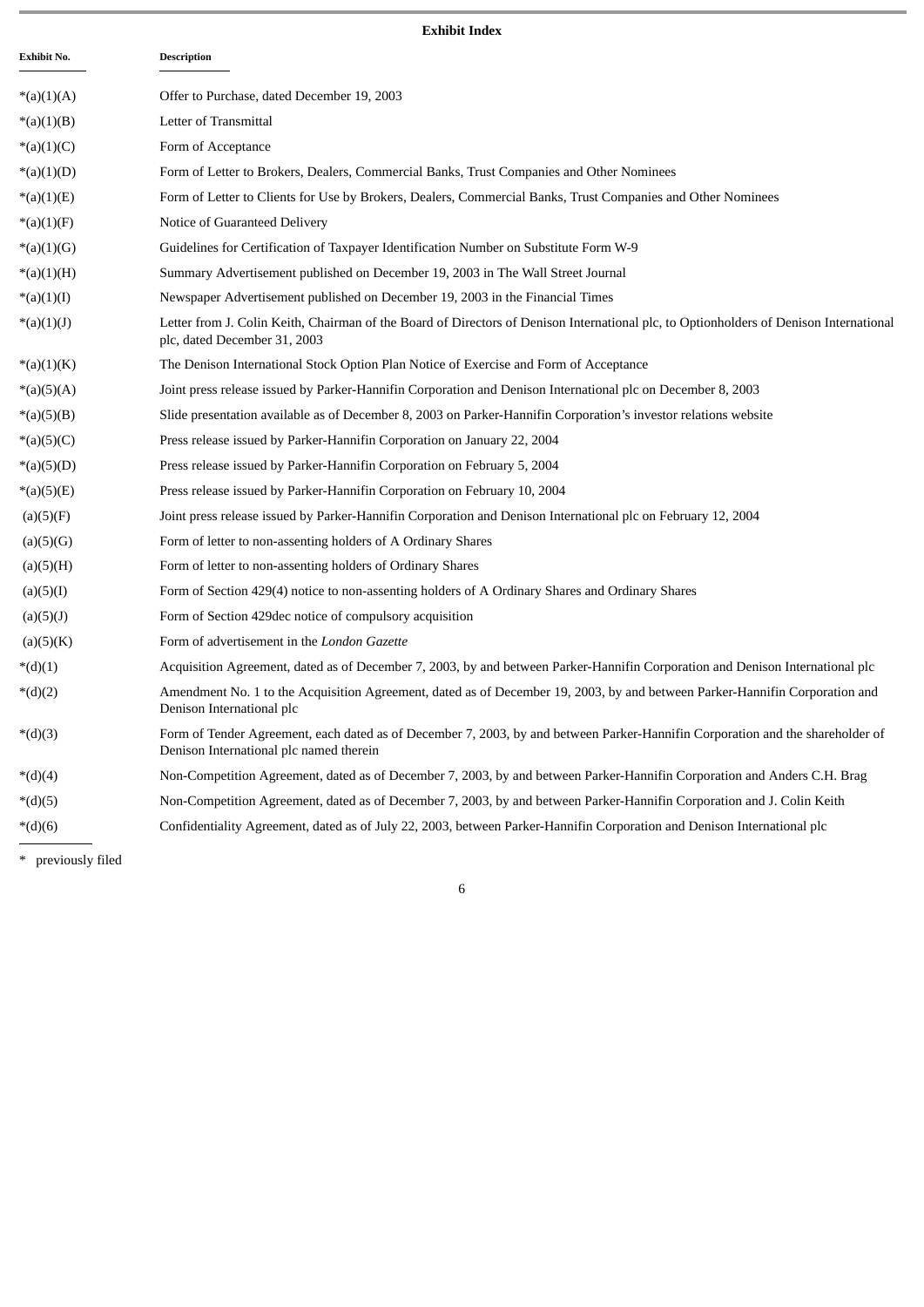| <b>For Release:</b>     | <b>Immediately</b>                                                            |              |                           |
|-------------------------|-------------------------------------------------------------------------------|--------------|---------------------------|
| <b>Parker Contacts:</b> | Media –<br>Lorrie Paul Crum, VP-Corp. Communications<br>lcrum@parker.com      | 216/896-2750 | After hours: 330/666-4196 |
|                         | Financial Analysts -<br>Pamela Huggins, VP & Treasurer<br>phuggins@parker.com | 216/896-2240 |                           |

**Stock Symbol:** Parker Hannifin – PH:NYSE

## **PARKER HANNIFIN COMPLETES ACQUISITION OF DENISON INTERNATIONAL**

## **· DENISON ADDS HYDRAULIC LEADERSHIP IN EUROPE AND ASIA**

CLEVELAND and MARYSVILLE, Ohio: Feb. 12, 2004 – Parker Hannifin Corporation (NYSE: PH) and Denison International plc (NASDAQ: DENHY) today announced the successful completion of Parker's tender offer to purchase all of the outstanding shares of Denison for \$24.00 per share in cash without interest, including all of the outstanding A Ordinary Shares (par value of 8.00 pounds Sterling per share) and Ordinary Shares (par value of \$0.01 per share), including those represented by American Depositary Shares, that were outstanding at any time during the offer.

"We are extremely pleased to welcome Denison into Parker's worldwide family of leading motion-control technologies," said President and CEO Don Washkewicz. "Denison's excellent performance and established leadership in Europe and Asia will make us stronger, and accelerate our growth momentum in these regions."

Parker Hydraulics Group President Lee Banks said Denison, which had annual revenues of approximately \$180 million, will operate as a division of the Hydraulics Group. Denison employs approximately 1,150 people in Europe, Asia and North America, with 61 percent of revenues in Europe, where the business consistently achieves strong profit margins. Among Denison's specialized technologies are hydraulic vane pumps, hydrostatics and an innovative, digitally controlled fan-drive system.

"We are absolutely dedicated to growing the Denison business," said Banks. "We'll move quickly to integrate back-office systems, but top priority will be to serve our customers while keeping the strong operating performance of the business intact. We can learn a lot from the people who have made this business a leading performer in Europe, and we have tremendous opportunity to grow the business further, especially given robust demand in the industrial and mobile markets of Asia, and our number-one position in the Americas."

Parker acquired Denison's cash in closing the transaction. As of December 31, 2003, Denison's balance sheet reflected \$61.7 million in cash with \$0.7 million in notes payable.

In the offer, which commenced on December 19, 2003 and expired at 8 a.m. (ET) today, February 12, 2004, a total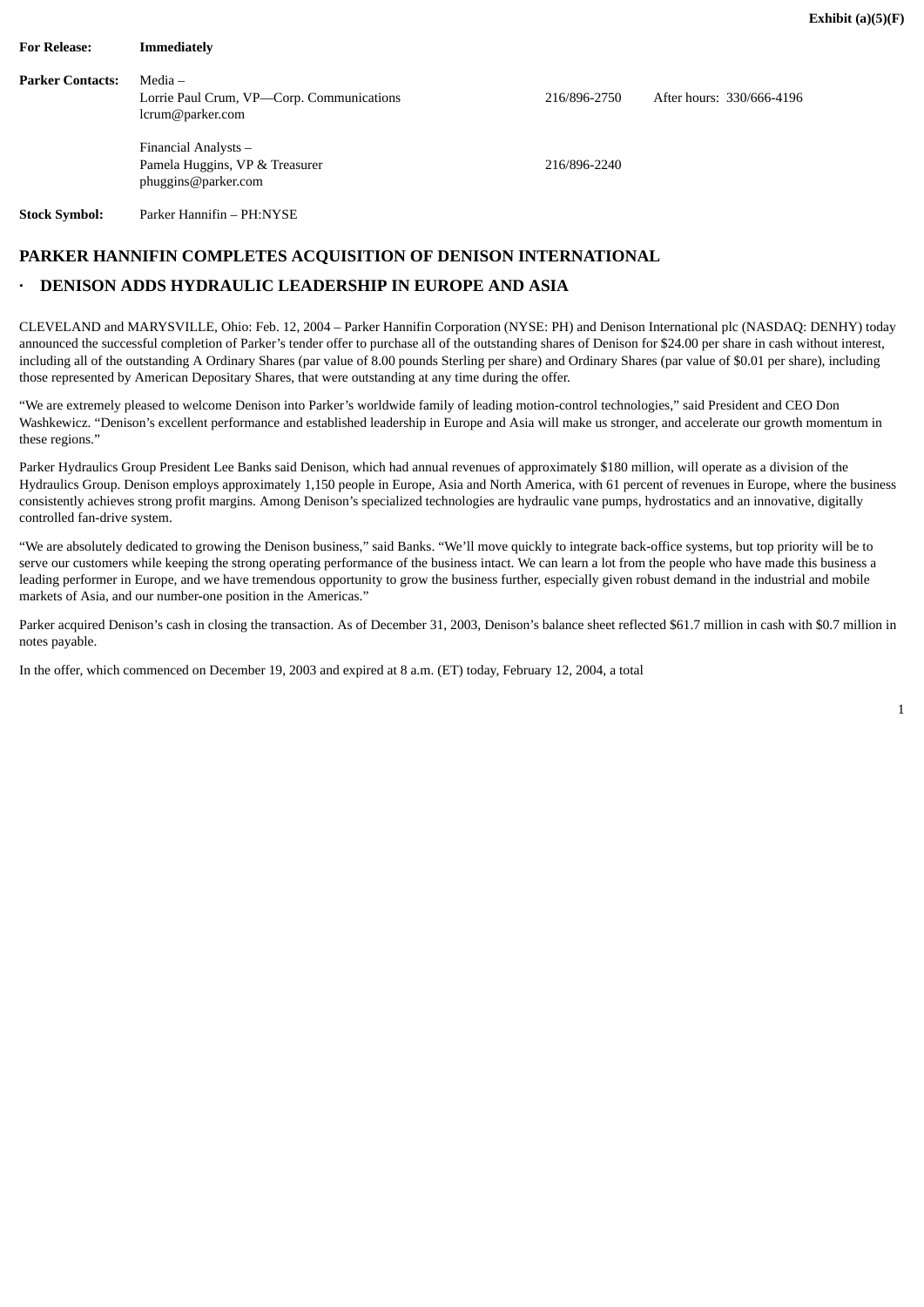of 6,973 A Ordinary Shares and 10,163,704 Ordinary Shares (including American Depository Shares) were validly tendered and not withdrawn (with 2,600 of these Ordinary Shares tendered pursuant to guaranteed delivery procedures). These totals represent approximately 99 percent of Denison's outstanding A Ordinary Shares and approximately 96 percent of Denison's outstanding Ordinary Shares, including those represented by American Depository Shares. Parker intends to exercise its right to acquire compulsorily the remaining outstanding A Ordinary Shares and Ordinary Shares for \$24.00 per share in cash, pursuant to sections 428 and 430 F of the UK Companies Act 1985.

Denison International plc is an industrial manufacturer and service provider for highly engineered hydraulic fluid power systems and components. For more information about Denison and its products, please visit www.denisonhydraulics.com.

With annual sales of \$6 billion, Parker Hannifin is the world's leading diversified manufacturer of motion and control technologies and systems, providing precision-engineered solutions for a wide variety of commercial, mobile, industrial and aerospace markets. Parker employs more than 45,000 people in 44 countries around the world. Parker has increased annual dividends paid to shareholders for 47 consecutive years, which is among the top five longest-running dividend-increase records in the S&P 500 index. For more information, visit Parker's web site at www.parker.com, or its investor information site at www.phstock.com.

#### *Forward-Looking Statements:*

#### Parker Hannifin:

Forward-looking statements contained in this and other written and oral reports are made based on known events and circumstances at the time of release, and as such, are subject in the future to unforeseen uncertainties and risks, including the ability to promptly consummate the compulsory acquisition. All statements regarding future performance, earnings projections, events or developments, including<br>expectations relating t materially from current expectations depending on economic conditions within its industrial markets, and the company's ability to achieve anticipated benefits associated with announced realignment activities, strategic initiatives to improve operating margins, and growth initiatives. A change in economic conditions in individual markets may have a particularly volatile effect on segment results. Among the other factors which may affect future performance are: changes in business relationships with and purchases by or from major customers or suppliers, including delays or cancellations in shipments; uncertainties surrounding timing, successful completion or integration of acquisitions; threats associated with and efforts to combat terrorism; competitive market conditions and resulting effects on sales and pricing; increases in raw-material costs that cannot be recovered in product pricing; and global economic factors, including currency exchange rates, difficulties entering new markets and general economic conditions<br>such as interes

#### Denison International:

This document includes forward-looking statements within the meaning of Section 27A of the Securities Act of 1933, as amended, and Section 21E of the Securities Exchange Act of 1934, as amended. Such forward-looking statements are subject to certain risks and uncertainties, which could cause actual results to differ materially from those currently anticipated. Shareholders, potential investors and other readers are urged to consider these factors carefully in evaluating the forward-looking statements. The forward-looking statements made herein are only made as of the date of this press release and Denison International are urged plc undertakes no obligation to publicly update such forward-looking statements to reflect subsequent events or circumstances.

$$
\# \hspace{.35cm} \# \hspace{.35cm} \# \hspace{.35cm} \#
$$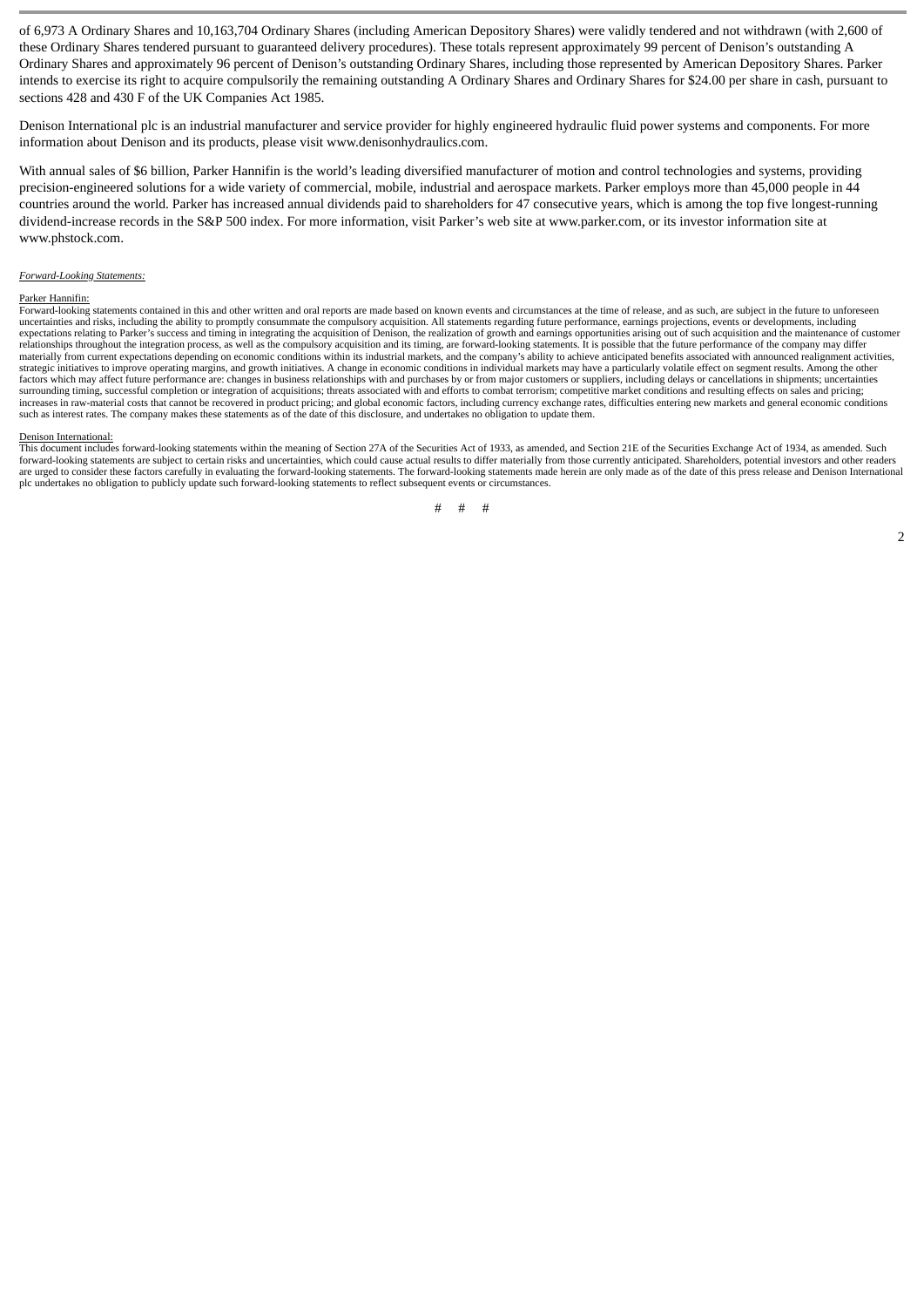**THIS DOCUMENT IS IMPORTANT AND REQUIRES YOUR IMMEDIATE ATTENTION. If you are in any doubt as to the action you should take, you are recommended to seek your own personal financial advice from an authorised person.**

**If you have sold all your shares in Denison International plc ("Denison"), please send this document and the accompanying statutory notice at once to Thomas A. Piraino, Jr., the Vice President, General Counsel and Secretary of Parker-Hannifin Corporation (the "Company"), at 6035 Parkland Boulevard, Cleveland, Ohio USA for transmission to the purchaser or transferee.**

#### **PARKER-HANNIFIN CORPORATION**

(An Ohio corporation whose address is 6035 Parkland Blvd, Cleveland, OH 44124-4141)

To the holders of A ordinary shares in Denison who have not validly accepted the Offer (as defined below) and the state of the state of the state of the 17 February 2004

Dear Sir/Madam:

#### **Tender offer by Parker-Hannifin Corporation for Denison International plc ("Denison")**

We refer to the offer document dated 19 December 2003 setting out the terms and conditions of the tender offer ("the Offer") made by the Company to acquire the whole of the issued share capital of Denison ("the Denison Shares"). The Offer was declared unconditional in all respects as of 12 February 2004 and on 12 February 2004 the Company had accepted for payment over 90 percent of the shares of Denison to which the Offer relates. The offer expired on 12 February 2004.

We hereby confirm that your holding in Denison is being compulsorily acquired on the basis specified in the enclosed notice under the provisions of section 429 of the Companies Act 1985 and the consideration which you would otherwise have received through acceptance of the Offer will be transferred to Denison to be held on trust for you. Such consideration will be transferred to you upon prior application to Denison at any time after 30 March 2004 provided that such application is accompanied by confirmation of your postal address, the share certificate(s), certificate(s) of entitlement and/or other document(s) of title and/or a form of indemnity in respect of the Denison Shares held by you. In addition, when delivering the documents to Denison specified in the immediately preceding sentence hereof, please include the address to which the payment in respect of your holdings should be sent together with a telephone number at which you may be contacted.

Any queries regarding this matter should be directed to Thomas A. Piraino, Jr., the Vice President, General Counsel and Secretary of the Company, at 6035 Parkland Boulevard, Cleveland, Ohio USA, or at telephone number (001) (216) 896-3000.

Yours faithfully,

Donald E. Washkewicz President, Chief Executive Officer and Director Parker-Hannifin Corporation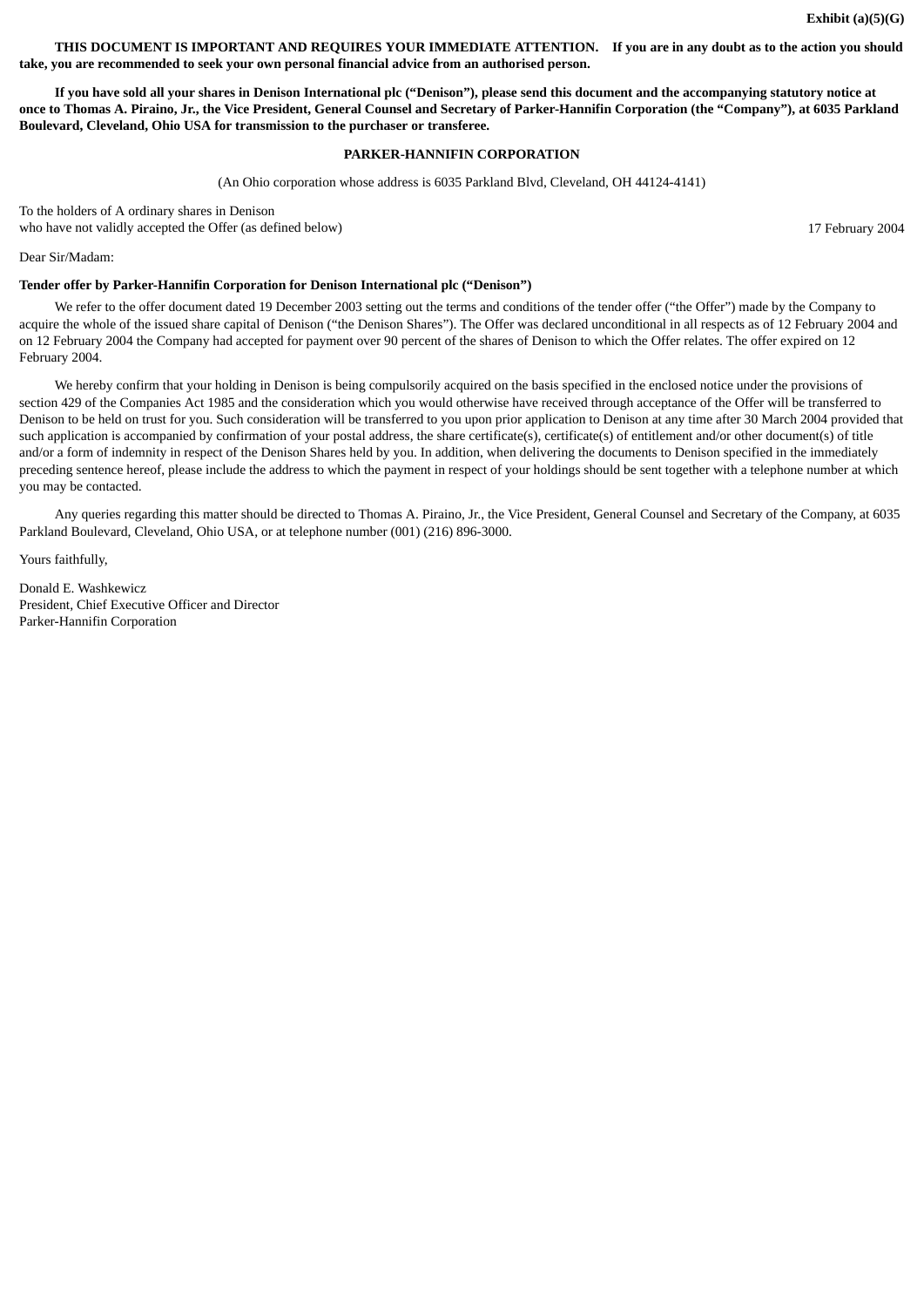**THIS DOCUMENT IS IMPORTANT AND REQUIRES YOUR IMMEDIATE ATTENTION. If you are in any doubt as to the action you should take, you are recommended to seek your own personal financial advice from an authorised person.**

**If you have sold all your shares in Denison International plc ("Denison"), please send this document and the accompanying statutory notice at once to Thomas A. Piraino, Jr., the Vice President, General Counsel and Secretary of Parker-Hannifin Corporation (the "Company"), at 6035 Parkland Boulevard, Cleveland, Ohio USA, for transmission to the purchaser or transferee.**

(An Ohio corporation whose address is 6035 Parkland Blvd, Cleveland OH 44124-4141)

To the holders of ordinary shares in Denison who have not validly accepted the Offer (as defined below)

**Tender offer by Parker-Hannifin Corporation for Denison International plc ("Denison")**

We refer to the offer document dated 19 December 2003 setting out the terms and conditions of the tender offer ("the Offer") made by the Company to acquire the whole of the issued share capital of Denison ("the Denison Shares"). The Offer was declared unconditional in all respects as of 12 February 2003 and on 12 February 2004 the Company had accepted for payment over 90 percent of the shares of Denison to which the Offer relates. The offer expired on 12 February 2004.

We hereby confirm that your holding in Denison is being compulsorily acquired on the basis specified in the enclosed notice under the provisions of section 429 of the Companies Act 1985 and the consideration which you would otherwise have received through acceptance of the Offer will be transferred to Denison to be held on trust for you. Such consideration will be transferred to you upon prior application to Denison at any time after 30 March 2004 provided that such application is accompanied by confirmation of your postal address, the share certificate(s), certificate(s) of entitlement and/or other document(s) of title and/or a form of indemnity in respect of the Denison Shares held by you. In addition, when delivering the documents to Denison specified in the immediately preceding sentence hereof, please include the address to which the payment in respect of your holdings should be sent together with a telephone number at which you may be contacted.

Any queries regarding this matter should be directed to Thomas A. Piraino, Jr., the Vice President, General Counsel and Secretary of the Company, at 6035 Parkland Boulevard, Cleveland, Ohio USA, or at telephone number (001) (216) 896-3000.

Yours faithfully,

Donald E. Washkewicz President, Chief Executive Officer and Director Parker-Hannifin Corporation

Dear Sir/Madam: 17 February 2004

## **PARKER-HANNIFIN CORPORATION**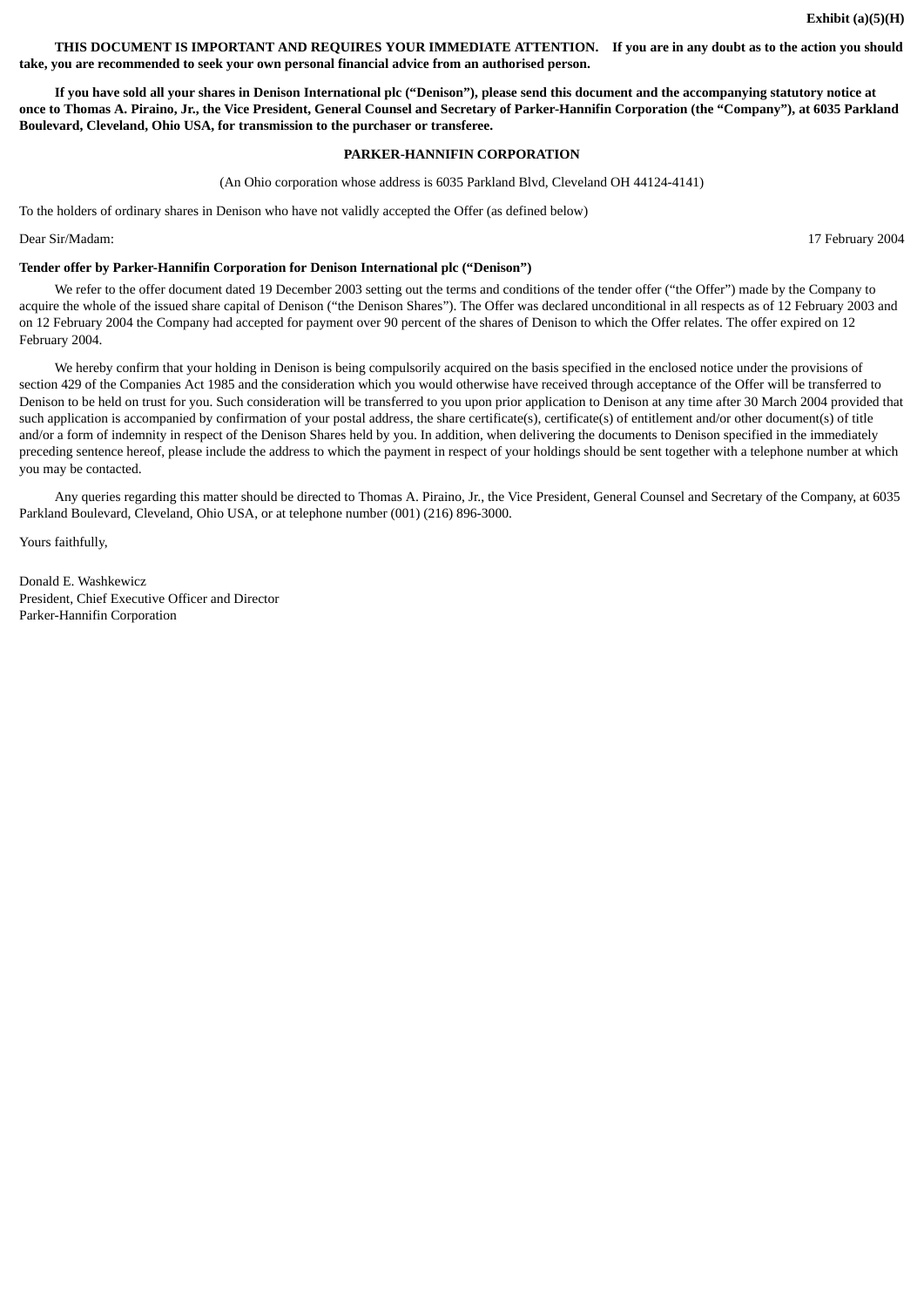# **Notice to non-assenting shareholders**

|                                                                                                    | <b>COMPANIES FORM No. 429(4)</b>                                                                                                                                                                                                                                                                                                                                                                               |      |         |                                  |                  |  |
|----------------------------------------------------------------------------------------------------|----------------------------------------------------------------------------------------------------------------------------------------------------------------------------------------------------------------------------------------------------------------------------------------------------------------------------------------------------------------------------------------------------------------|------|---------|----------------------------------|------------------|--|
|                                                                                                    | <b>Notice to non-assenting shareholders</b>                                                                                                                                                                                                                                                                                                                                                                    |      |         | 429(4)                           |                  |  |
| Please complete<br>legibly, preferably in                                                          |                                                                                                                                                                                                                                                                                                                                                                                                                |      |         |                                  |                  |  |
| black type or,<br>bold block lettering                                                             |                                                                                                                                                                                                                                                                                                                                                                                                                |      |         |                                  |                  |  |
|                                                                                                    | Pursuant to section 429(4) of the Companies Act 1985 as inserted by Schedule 12 to                                                                                                                                                                                                                                                                                                                             |      |         |                                  |                  |  |
| CHFP025                                                                                            | the Financial Services Act 1986                                                                                                                                                                                                                                                                                                                                                                                |      |         |                                  |                  |  |
| $Name(s)$ and<br>address(es) of<br>non-assenting                                                   | $To*$                                                                                                                                                                                                                                                                                                                                                                                                          |      |         |                                  |                  |  |
| shareholder(s)                                                                                     | A takeover offer was made on 19 December 2003                                                                                                                                                                                                                                                                                                                                                                  |      | $**$ by |                                  |                  |  |
| Insert date<br>of offer                                                                            | Parker-Hannifin Corporation ("the Offeror")                                                                                                                                                                                                                                                                                                                                                                    |      |         |                                  | "the offeror(s)" |  |
| Insert description of<br>§.<br>class or classes of<br>shares or convertible<br>securities to which | for § all of the issued                                                                                                                                                                                                                                                                                                                                                                                        |      |         | shares/ <del>securities</del> in |                  |  |
| offer relates.                                                                                     | Denison International Plc                                                                                                                                                                                                                                                                                                                                                                                      |      |         |                                  |                  |  |
|                                                                                                    |                                                                                                                                                                                                                                                                                                                                                                                                                |      |         |                                  | " the company"   |  |
|                                                                                                    |                                                                                                                                                                                                                                                                                                                                                                                                                |      |         |                                  |                  |  |
|                                                                                                    | The offeror(s) has/have within 4 months of making the offer or contracted to acquire not less than nine-tenths in value of the<br>shares/securities of Ordinary A and Ordinary elass/classes to which the offer relates. The offeror(s) give(s) notice that he/they now<br>intend(s) to exercise his/their right under section 429 of the Companies Act 1985 to acquire shares held by your in the company.    |      |         |                                  |                  |  |
| <sup>†</sup> Insert terms of                                                                       | The terms of the offer are†                                                                                                                                                                                                                                                                                                                                                                                    |      |         |                                  |                  |  |
| offer                                                                                              | US\$24.00 in cash for each A Ordinary Share and US\$24.00 in cash for each Ordinary Share                                                                                                                                                                                                                                                                                                                      |      |         |                                  |                  |  |
| <sup>††</sup> State address to<br>which acceptance<br>should be sent                               | If these terms include a choice of consideration, you should within 6 weeks of the date of this notice inform the offeror(s) in writing at $\dagger\dagger$<br>N/A                                                                                                                                                                                                                                             |      |         |                                  |                  |  |
|                                                                                                    | which of the choices you wish to accept. If you fail to make a choice and do not make application to the court (see below) the offeror(s)<br>will acquire your shares/securities on the following terms                                                                                                                                                                                                        |      |         |                                  |                  |  |
|                                                                                                    | Ref: 677187/1                                                                                                                                                                                                                                                                                                                                                                                                  | N/A  |         |                                  |                  |  |
|                                                                                                    | NOTE You are entitled under section 430C of the Companies Act 1985 to make application to the court within 6 weeks of the<br>date of this notice for an order either that the offeror(s) shall not be entitled and bound to acquire your shares or that different<br>terms to those of the offer shall apply to the acquisition. If you are contemplating such an action you may wish to seek legal<br>advice. | **** |         |                                  |                  |  |
| §§ If this notice is<br>given by a company,                                                        | Signed <b>Similar Side Side Side Side Side Side</b>                                                                                                                                                                                                                                                                                                                                                            |      |         |                                  |                  |  |
| it should be signed<br>by a director or the<br>secretary                                           |                                                                                                                                                                                                                                                                                                                                                                                                                |      |         |                                  |                  |  |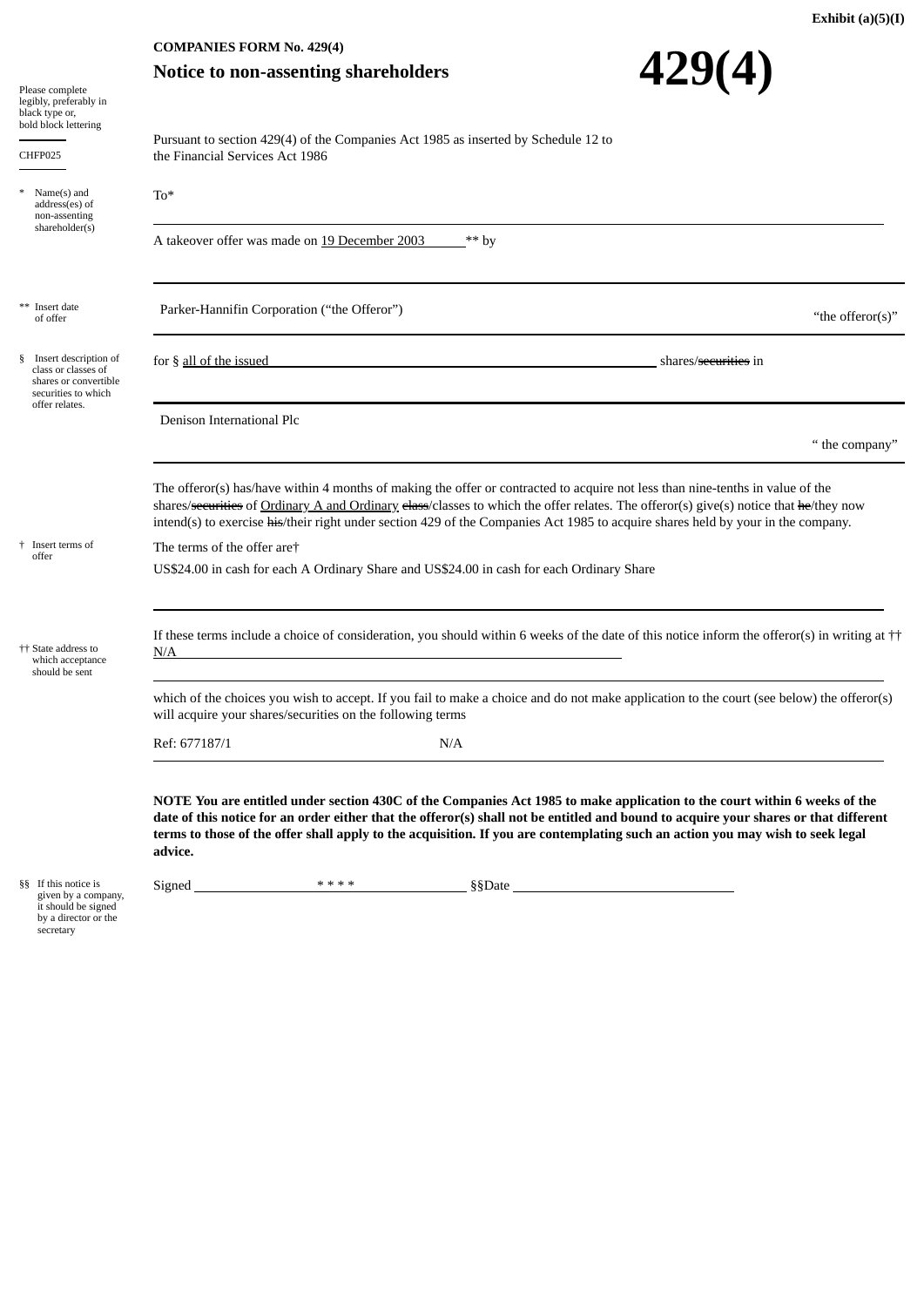| CHFP025<br>Please complete<br>legibly, preferably<br>in black type or,<br>bold block lettering | <b>COMPANIES FORM No. 429dec</b><br>429dec<br><b>Statutory Declaration</b><br>relating to a Notice to<br>non-assenting shareholders                                                                                                                                    |                |
|------------------------------------------------------------------------------------------------|------------------------------------------------------------------------------------------------------------------------------------------------------------------------------------------------------------------------------------------------------------------------|----------------|
|                                                                                                | Pursuant to section 429(4) of the Companies Act 1985 as<br>inserted by Schedule 12 to the Financial Services Act 1986                                                                                                                                                  |                |
| Insert name<br>and address<br>of the company                                                   | Denison International Plc of Masters House, 107 Hammersmith Road, London, W14 OGH<br>To*                                                                                                                                                                               |                |
|                                                                                                |                                                                                                                                                                                                                                                                        | " the company" |
|                                                                                                | <b>Note</b><br>If there are joint offerors, this declaration must be made by all of them. Where any of the offerors is a company (whether or not a<br>company within the meaning of the Companies Act 1985) this declaration must be signed by a director.             |                |
| + Delete as<br>appropriate                                                                     | [I]Donald E. Washkewicz†<br>Director of Parker-Hannifin Corporation (registered in Ohio, USA)                                                                                                                                                                          |                |
|                                                                                                | do solemnly and sincerely declare that the conditions for giving the attached notice are satisfied and [I] [We]+ make this solemn declaration<br>conscientiously believing the same to be true and by virtue of the provisions of the Statutory Declarations Act 1835. |                |
|                                                                                                | Declared at the contract of the contract of the contract of the contract of the contract of the contract of the contract of the contract of the contract of the contract of the contract of the contract of the contract of th<br>Declarants to sign below             |                |
|                                                                                                | Ref: 677171/1                                                                                                                                                                                                                                                          |                |
|                                                                                                | Month<br>Year<br>Day                                                                                                                                                                                                                                                   |                |
|                                                                                                | on                                                                                                                                                                                                                                                                     |                |

**Exhibit (a)(5)(J)**

A Commissioner for Oaths or Notary Public or Justice of the Peace of Solicitor having the powers conferred on a Commissioner for Oaths.

before me \* \* \* \*